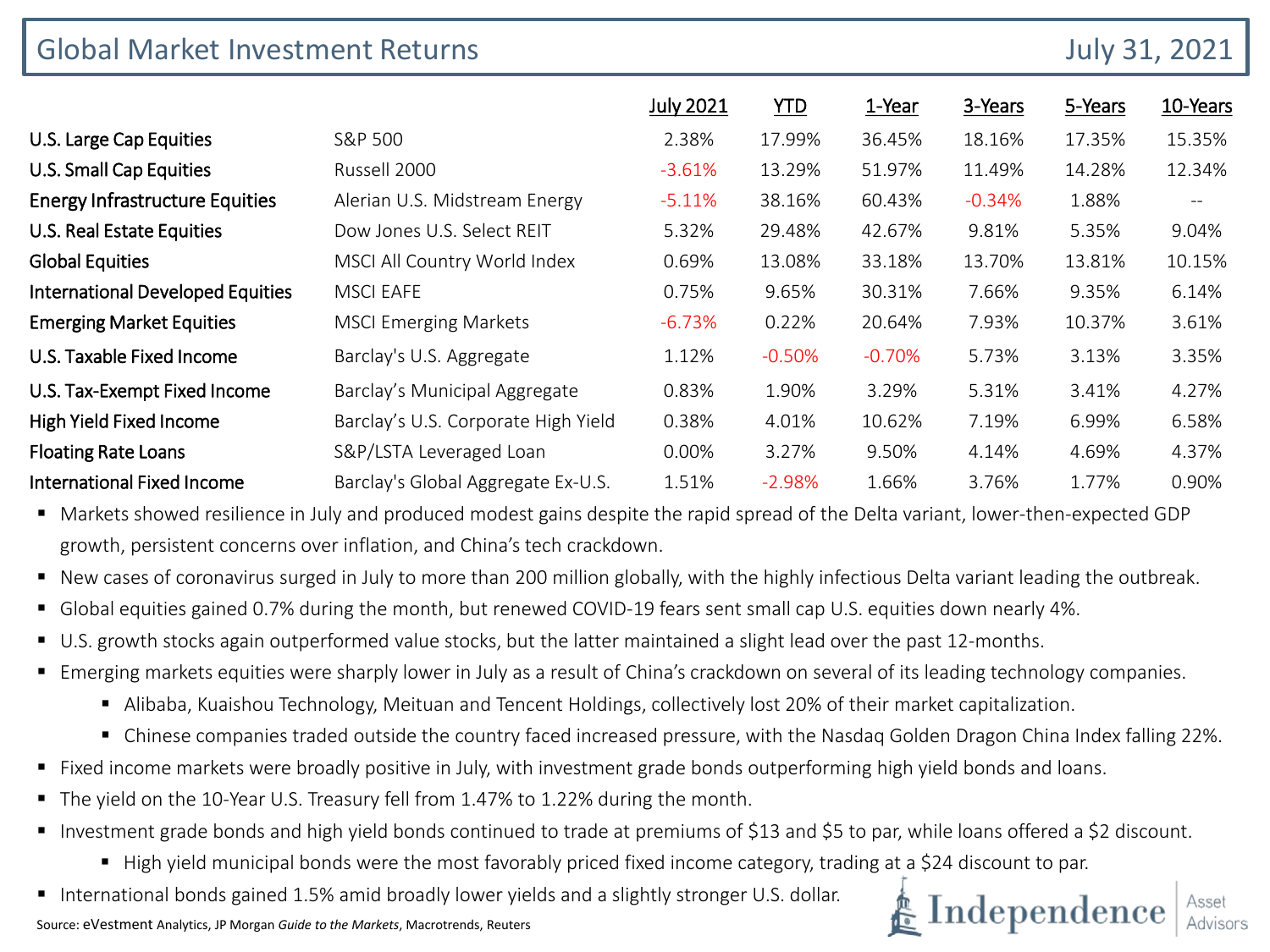- The U.S. dollar strengthened 0.6% against the Canadian dollar in July, ending the month with an exchange rate of 1.2478.
- Statistics Canada reported the Canadian economy expanded by 0.7% in June amid broad business reopening.
- Statistics Canada also reported a second quarter annualized growth rate of 2.5%, which exceeded the 2.0% guidance.
- Analysts are now predicting the third quarter will be even stronger, as coronavirus cases have remained generally low across the country.
- With a strong handoff from June, the third quarter annualized GDP figure is expected to be around 6%, according to Capital Economics.
- The Bank of Canada forecasts a 7.3% annualized growth rate, but cautions that new variances of COVID-19 could be disrupting.



| <b>Date Range</b>    | <b>USD to CAD</b>                                         | $+/-$                                                                            | <b>\$USD 1,000,000</b> | <b>CAD Profile</b>                                   |                            |  |  |
|----------------------|-----------------------------------------------------------|----------------------------------------------------------------------------------|------------------------|------------------------------------------------------|----------------------------|--|--|
| <b>YTD</b>           | 1.2754-1.2478                                             | $-2.2%$                                                                          | \$CAD 1,247,870        | *Inflation Rate                                      | 3.1% (June 2021)           |  |  |
| 1-Year               | 1.3413-1.2478                                             | $-7.0\%$                                                                         | @ 1.2478               | Interest Rate                                        | $0.25\%$ (7/14/2021)       |  |  |
| 3-Years              | 1.3003-1.2478                                             | $-4.0%$                                                                          | (7/31/2021)            | Information                                          | http://www.bankofcanada.ca |  |  |
| *Total CPI Inflation | 1 Organization for Economic Co, approtion and Douglammant | Sources: xe.com, Statistics Canada, bankofcanada.com, Reuters, Capital Economics |                        | Asset<br>$\clubsuit$ Independence $\mid$<br>Advisors |                            |  |  |

 $1$  Organization for Economic Co-operation and Development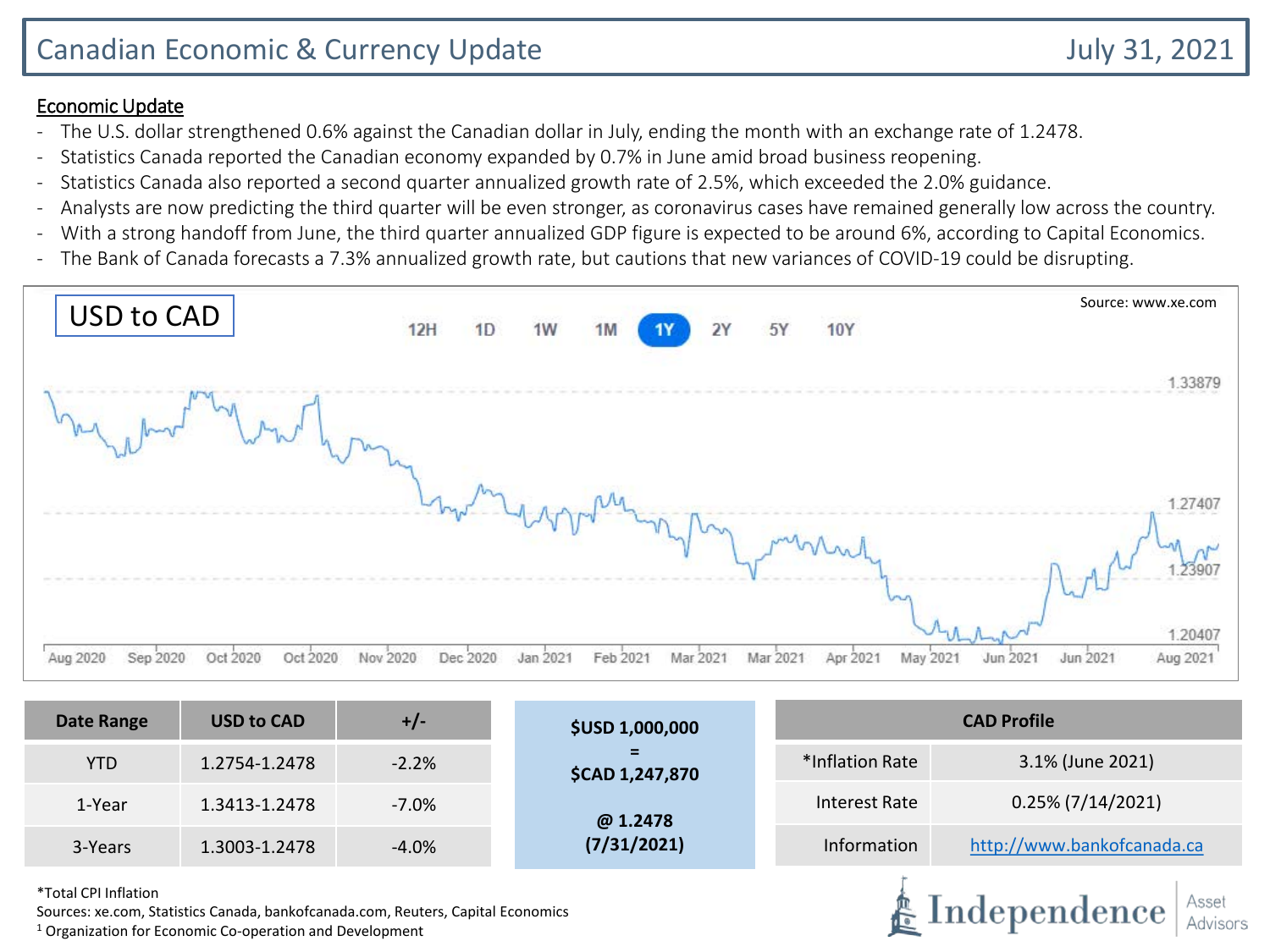# Copper Price History & Outlook July 31, 2021

The larger chart below shows the historical daily COMEX copper price, which is displayed in U.S. dollars per pound. The chart provides 20 years of price history as well as past recessions. The embedded chart provides a zoomed-in image of the 2021 calendar year copper price movement.

Copper prices were up \$0.96 per pound year-to-date, or 27.3%. Since the \$2.10 low point on March 23, 2020, prices have risen \$2.38 per pound, or 113.3%.

### The price of copper was \$4.48 per pound as of July 31, 2021.



Sources: Macrotrends, Reuters, London Metal Exchange (Copper), Roskill

## Copper Price Outlook

Copper prices ended July 4.4% higher, or \$0.19 per pound. Starting at \$4.29 per pound, the price of copper moved erratically throughout the month, surging by as much as \$0.96 per pound, or 9.3%, before falling again.

The monthly volatility was largely attributable to the "scrap wave," which has been touted as the "ultimate balancing mechanism for the copper market," according to Reuters.

China has been flooded with scrap copper after policy-makers reversed a planned ban on this "waste" metal. It is now being considered a "resource," which could be a "hugely negative factor for world copper prices," according to analysts at Roskill, a commodities researcher for Wood Mackenzie.

With imports of scrap copper increasing 91% during the first half of 2021 (yo/y), there is the possibility of price dilution. Reuters is forecasting copper prices to trend lower in the second half and average \$4.15 per pound.